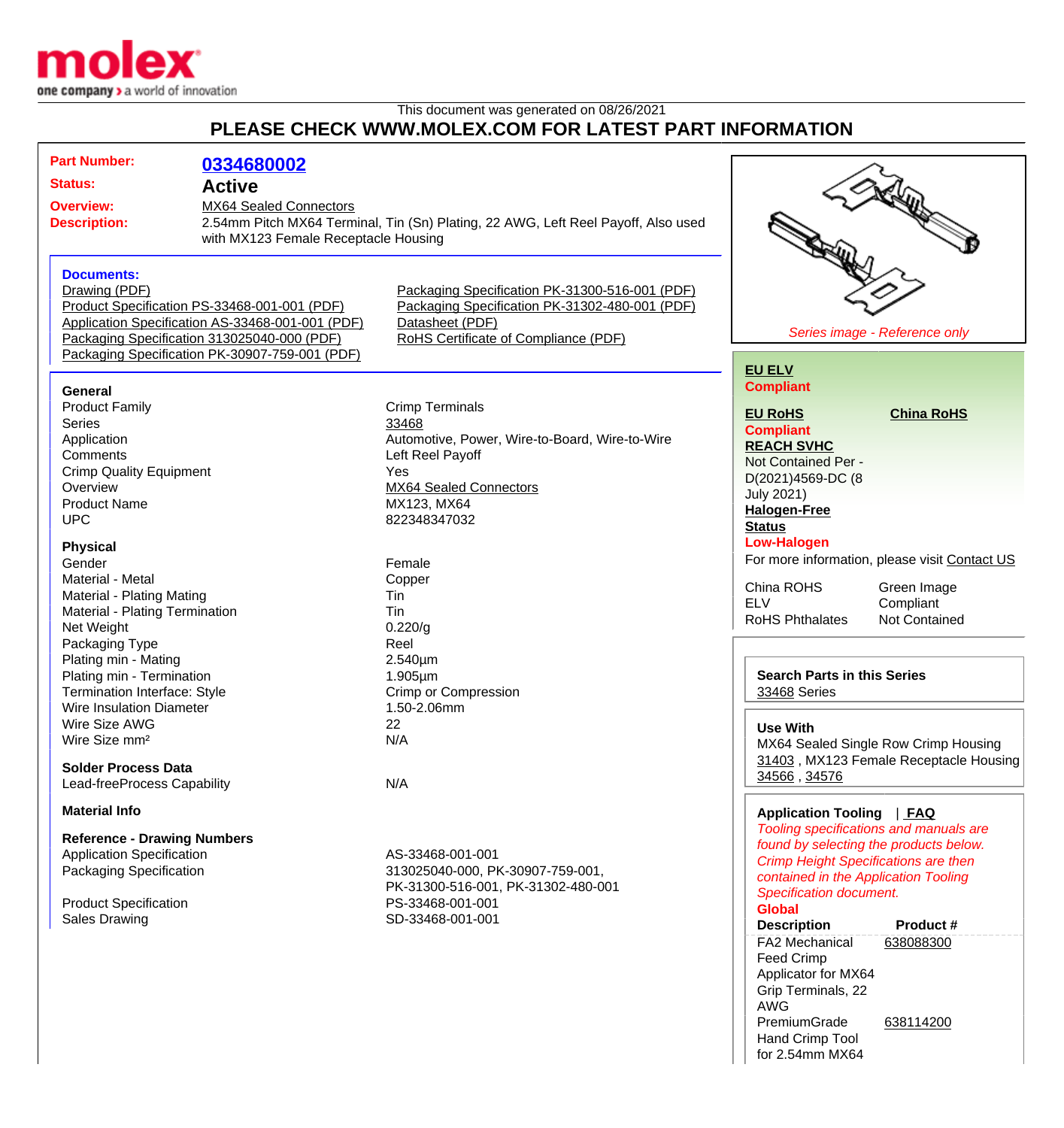Terminals, 18-22 AWG Extraction Tool for [638131400](http://www.molex.com/molex/products/datasheet.jsp?part=active/0638131400_APPLICATION_TOOLIN.xml) SPOX, MX64, Ditto, MX150CE, Milli-Grid **Terminals** 

## This document was generated on 08/26/2021 **PLEASE CHECK WWW.MOLEX.COM FOR LATEST PART INFORMATION**